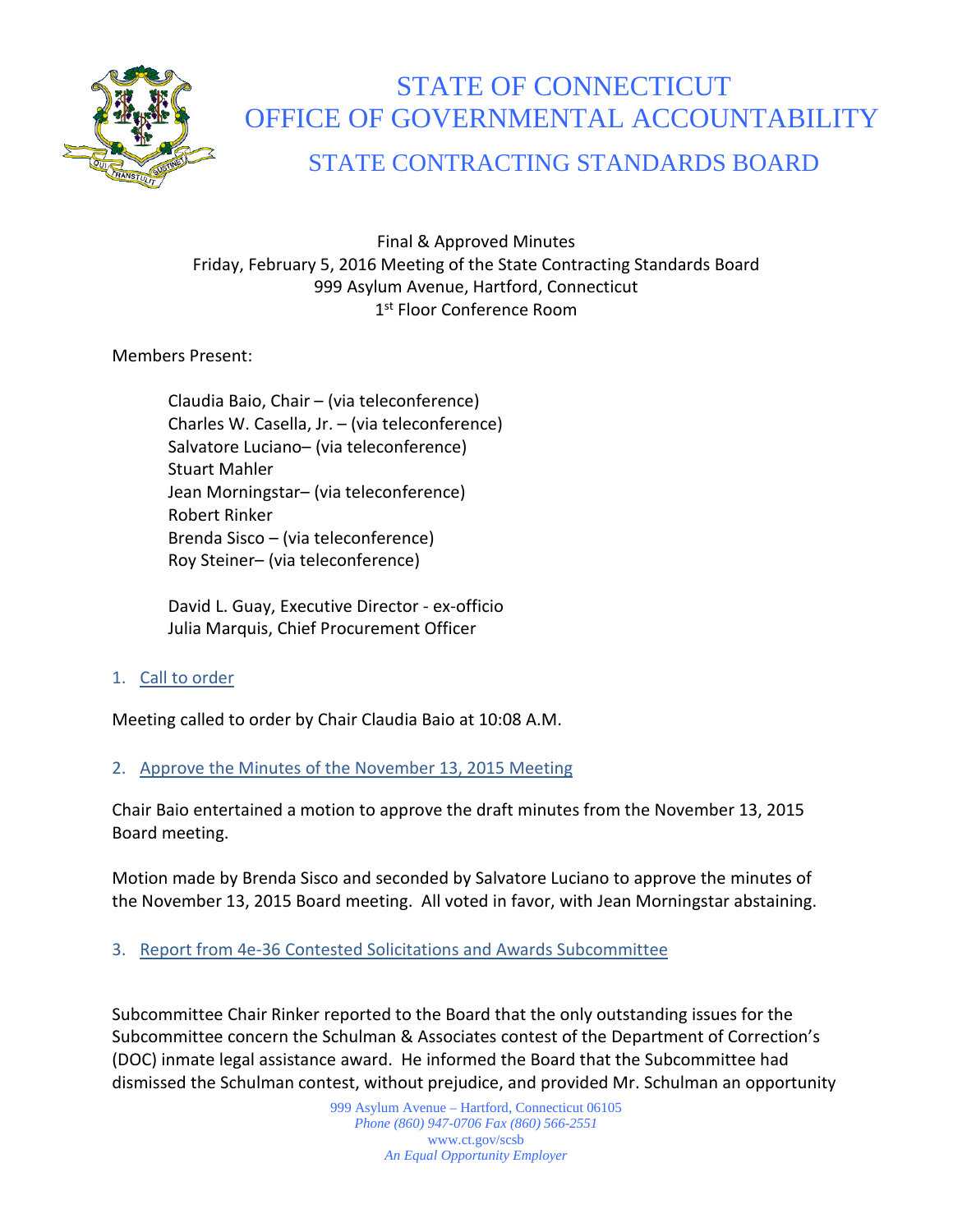to file again once he received the information from his Freedom of Information Act request. He received his information in November 2015, and he did not timely contest. More specifically, he was six days late in his filing. The Subcommittee has subsequently dismissed the contest with prejudice.

## 4. Privatization Committee Report

Chair Baio reported the Committee met on January 15, 2016. The Committee heard from AAG Mark Kohler on the Rocky Hill nursing home, specifically his analysis of 2011 Legislation containing a notwithstanding provision to permit the contract.

The Committee agenda item on privatization of legal services by the Office of Labor Relations (OLR) was tabled pending further information.

Jean Morningstar asked that the Committee ask for all the contracts for legal services used.

The Committee's review of the Department of Transportation (DOT) privatization of bridge safety inspections was also tabled pending receipt of further information.

The Committee took up the issue of the Department of Motor Vehicles (DMV) software contract and took no action. Salvatore Luciano asked, given the Governor's recent comments about further privatization of DMV functions, that the issue be placed on the Committee's next agenda. Mr. Luciano also asked that the Committee look into the Governor's proposal for a waiver to allow the Department of Social Services (DSS) to privatize eligibility work. Chair Baio agreed to put both items on the Committee's next agenda.

Mr. Rinker asked whether a performance bond was required on the DMV software procurement. Ms. Marquis suggested reviewing the whole contract to see if includes a performance bond clause and that she would report back to the Board.

Mr. Casella added that this issue is not just about the DMV contract but all contracts. Ms. Marquis suggested she confirm with the Attorney General's Office that as a matter of course all agencies should be requiring statutory deposit accounts or performance bonds for contracts over one million dollars, and Chair Baio agreed.

> 999 Asylum Avenue – Hartford, Connecticut 06105 *Phone (860) 947-0706 Fax (860) 566-2551* www.ct.gov/scsb *An Equal Opportunity Employer*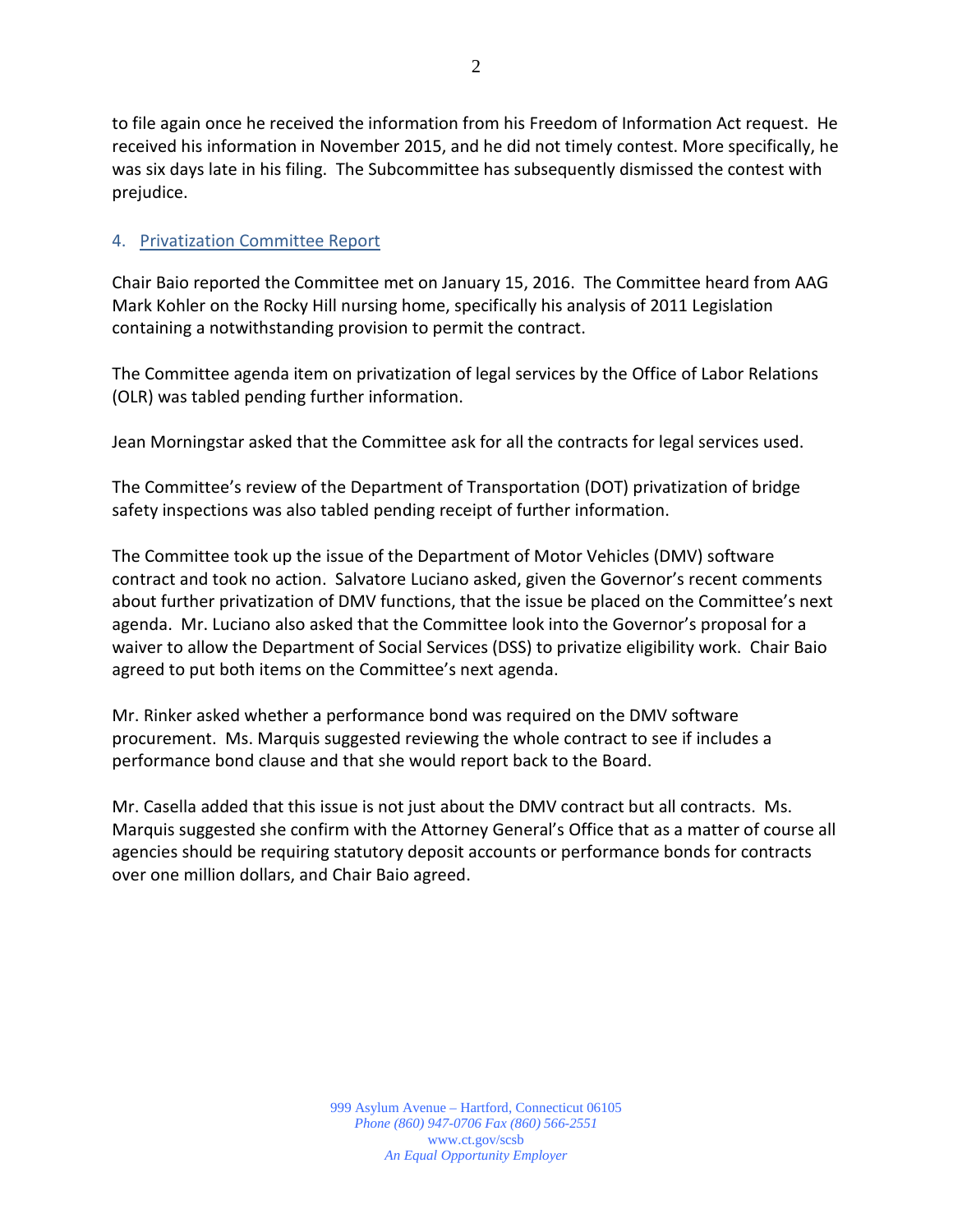# 5. Discussion and possible action on procedures for review of cost effectiveness evaluations

Ms. Marquis explained that several Board members had expressed concern over whether cost effectiveness evaluations are being done, and what is being done with the completed evaluations by the Office of Policy and Management (OPM).

Mr. Rinker suggests that under the Board's statutes the Board should conduct a review of the cost effectiveness evaluations to determine whether the work should continue to be contracted out or brought back in-house.

Motion made by Robert Rinker and seconded by Roy Steiner to request cost effectiveness evaluations from State Agencies. Ms. Marquis suggested asking for a list of the cost effectiveness evaluations from each agency and then the Board could choose the ones it wishes to review. Mr. Rinker accepted Ms. Marquis' suggestion to amend his motion.

The amended motion is to direct Ms. Marquis to ask agencies to provide the Board with a list of all cost effectiveness evaluations performed and on what contract they were performed on from the inception of the statute through the date of the request and to provide them before our next Board meeting on March 11, 2016.

All voted in favor, the motion passed.

# 6. Website Upgrade

Executive Director Guay reminded members to provide a photo and biography for the site.

#### 7. Mission Statement

Continued to be tabled due to communication issues with the teleconference system.

#### 8. Other Business

No other business raised.

999 Asylum Avenue – Hartford, Connecticut 06105 *Phone (860) 947-0706 Fax (860) 566-2551* www.ct.gov/scsb *An Equal Opportunity Employer*